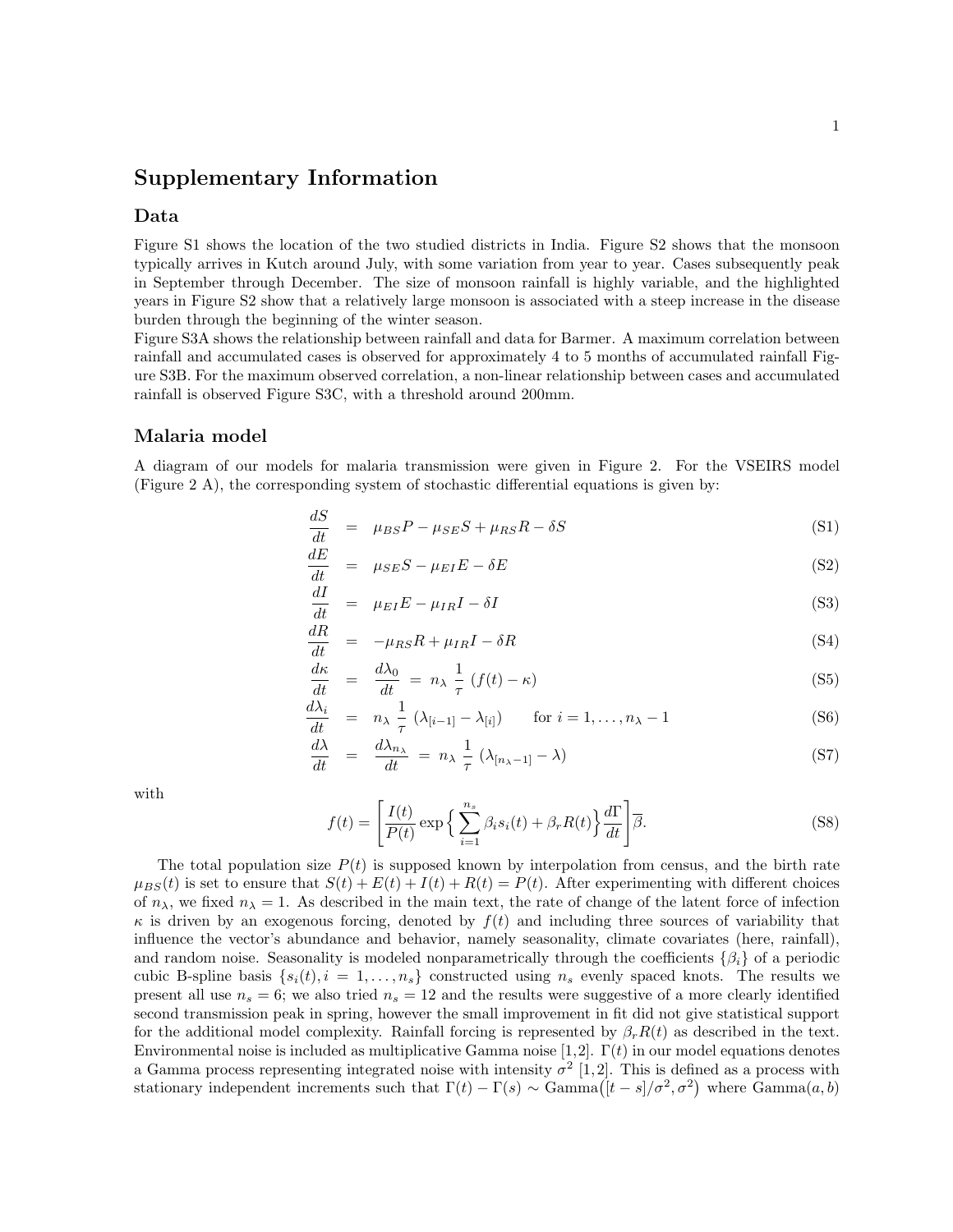is the Gamma distribution with mean ab and variance  $ab^2$ . The rationale behind choosing a Gamma noise is that of keeping the term  $f(t)$  positive at all times; because a Gamma process is increasing, its derivative is non-negative at all times. This derivative does not exist in the usual sense, but can be given formal meaning in the context of stochastic differential equations (SDEs) in the same way that the non-existent derivative of Brownian motion is formally used to define Gaussian noise. Stochastic Euler methods are applicable for the numerical solution of SDEs driven by Levy noise [3, 4], in a comparable way to the more widely used Gaussian noise [5]. For the continuous-time process in (S1–S8), all the states are necessarily non-negative. When discretizing to give an Euler solution with time step  $\Delta$ , this property could be violated. However, with  $\Delta = 1$  day, such potential numerical issues did not cause problems in our fitted models.

Similarly we can define the system of stochastic differential equations for the  $VS^2EI^2$  (Figure 2 B) model as:

$$
\frac{dS_1}{dt} = \mu_{BS_1} P - \mu_{S_1 E} S_1 + \mu_{I_1 S_1} I_1 + \mu_{S_2 S_1} S_2 - \delta S_1
$$
\n(S9)

$$
\frac{dE}{dt} = \mu_{S_1E} S_1 - \mu_{EI_1} E - \delta E \tag{S10}
$$

$$
\frac{dI_1}{dt} = \mu_{EI_1} E - \mu_{I_1S_1} I_1 - \mu_{I_1I_2} I_1 - \delta I_1
$$
\n(S11)

$$
\frac{dI_2}{dt} = \mu_{I_1 I_2} I + \mu_{S_2 I_2} S_2 - \mu_{I_2 S_2} I_2 - \delta I_2
$$
\n(S12)

$$
\frac{dS_2}{dt} = \mu_{I_2S_2}I_2 - \mu_{S_2S_1}S_2 - \mu_{S_2I_2}S_2 - \delta S_2
$$
\n(S13)

$$
\frac{d\kappa}{dt} = \frac{d\lambda_0}{dt} = n_\lambda \frac{1}{\tau} (f(t) - \kappa) \tag{S14}
$$

$$
\frac{d\lambda_i}{dt} = n_\lambda \frac{1}{\tau} (\lambda_{[i-1]} - \lambda_{[i]}) \quad \text{for } i = 1, \dots, n_\lambda - 1 \tag{S15}
$$

$$
\frac{d\lambda}{dt} = \frac{d\lambda_{n_{\lambda}}}{dt} = n_{\lambda} \frac{1}{\tau} \left( \lambda_{[n_{\lambda}-1]} - \lambda \right) \tag{S16}
$$

Where in this case the exogenous forcing depends not only on the infected but also on the mildly infected humans through a q constant that represents the infectivity of quiescent cases relative to full-blown infections:

$$
f(t) = \left[\frac{I_1(t) + qI_2(t)}{P(t)} \exp\left\{\sum_{i=1}^{n_s} \beta_i s_i(t) + \beta_r R(t)\right\} \frac{d\Gamma}{dt}\right] \overline{\beta}.
$$
 (S17)

In addition we suppose that the rate of superinfection is proportional to the rate of infection  $\mu_{S_2I_2} = c\mu_{S_1E}$ with some constant of proportionality  $0 \leq c \leq 1$ .

## Treatment of vector dynamics

One way to understand our implicit treatment of vector dynamics, through the latent and current force of infection, is to consider for a moment a more complex model that coupled explicitly the dynamics of the vector population (e.g. larvae and adults mosquitoes, the latter subdivided in turn into exposed, infected and uninfected). We could then write the force of infection as follows:

$$
f(t) = ba^2 c M \int_{t_0}^t \frac{I(u)}{P} x(u) p(t-u) du
$$

where  $x(u)$  is the fraction of uninfected mosquitoes at time u, and M is the total number of mosquitoes. Uninfected mosquitoes become infected with malaria with a probability c when they bite (at a rate  $a$ ) a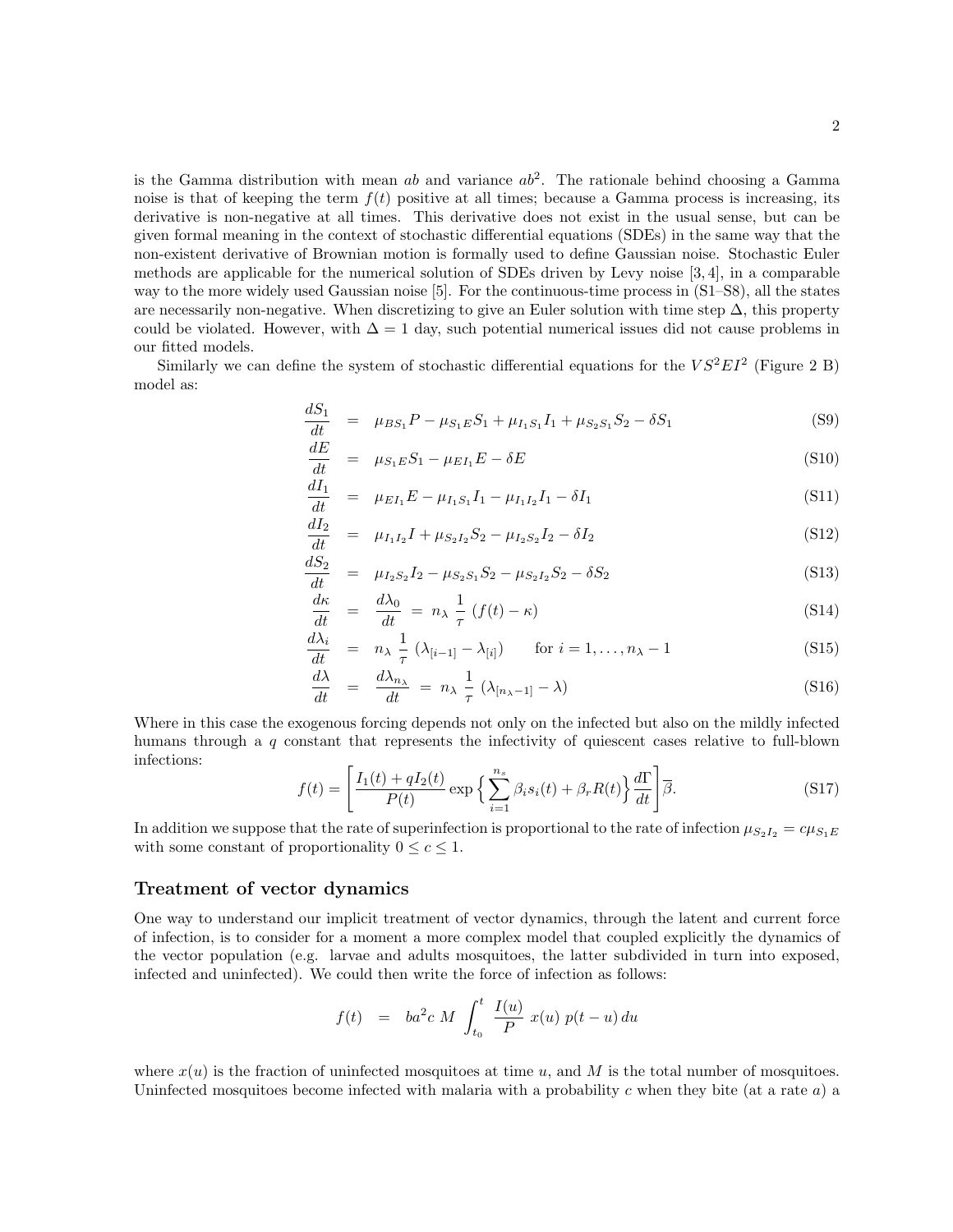human present in the infected class. Finally, the development-mortality kernel  $p(.)$  gives the probability that a mosquito, which acquired the parasite at time  $u$ , is still alive and carries a fully developed parasite at time t [6].

In our model, we do not represent the coupling to explicit equations for the dynamics of the vector but consider instead that M (or x) are given as an external forcing. Effectively, a coupled model can be rewritten as a non-autonomous model in which the abundance of the (uninfected) vectors provides a temporal forcing of the dynamics in the human host through the force of infection. Thus, we do not follow M or x explicitly, but consider instead that the variability of x includes seasonality, climate covariates, and random environmental noise. In the above equation for  $f(t)$ , we can view the expression within the integral as a 'latent' force of infection. The consideration of Gamma distributed transitions between the latent and current force of infection replaces the integral and the development-mortality kernel. In practice, we implement this distribution with a series of compartments between  $\kappa$  and  $\lambda$  following [7,8].

## Fitting the malaria model by maximum likelihood

Fitting partially observed nonlinear stochastic dynamic models to data is a methodological challenge. We estimated parameters with a recently developed method, iterated filtering, that allows the likelihoodbased comparison of models of disease transmission. This methodology has a plug-and-play property [1,2], meaning that one needs only to numerically simulate the differential equations determining the model (more technically, one does not require explicit evaluation of the state transition densities). This enables comparison among a wide class of models hitherto considered impossible. An overview of an iterated filtering procedure, which converges to the maximum of the likelihood function [9, 10], is presented in Algorithm 1. The computationally challenging step is an application of widely used sequential Monte Carlo techniques [11, 12], described in Algorithm 2. The method consists of two loops, with the external loop essentially iterating an internal, 'filtering' loop, and in so doing generating a new, improved estimate of the parameter values at each iteration. The 'filtering' loop implements a selection process for a large number of 'particles' over time. For each time step, a particle can be seen as a simulation characterized by its own set of parameter values. Particles can survive or die as the result of a resampling process, with probabilities determined by their likelihood given the data. From this selection process over the whole extent of the data, a new estimate of the parameters is generated, and from this estimate, a cloud of new particles is re-initialized in Algorithm 1 using a given noise intensity adjusted by a cooling factor. This noise, as well as the stochasticity in the dynamics of the system itself, provide the variability for the selection process of the particles to act upon.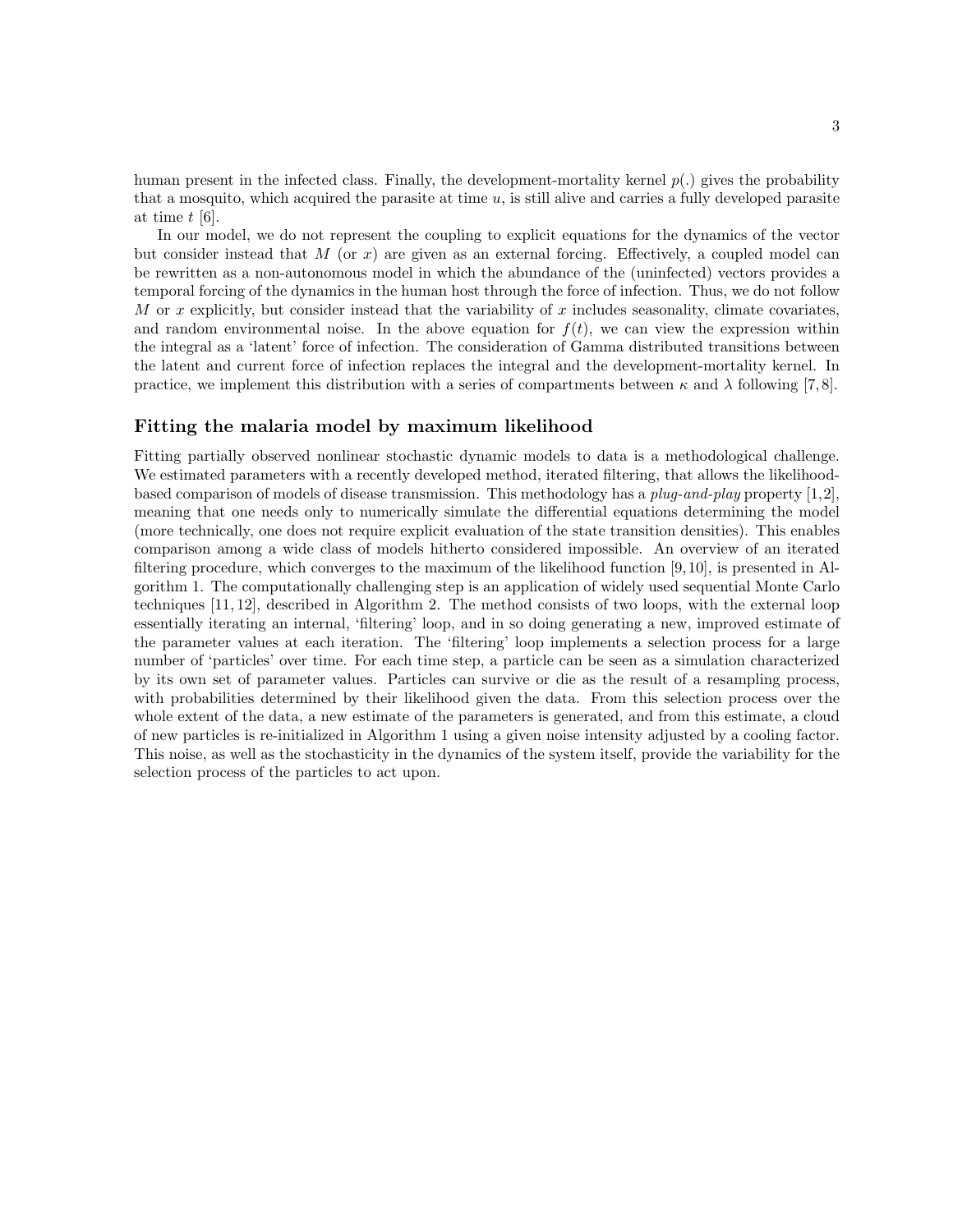## Input:

initial parameter vector,  $\theta_0$ initial noise intensity,  $\sigma_0$ "cooling" rate,  $\alpha < 1$ 

## Procedure (iterated filtering):

For  $m = 1, \ldots, M\{\text{begin iterated filtering loop}\}\$ 

- (i) Carry out sequential Monte Carlo filtering (Algorithm 2) on the dynamic model with the unknown parameters performing a random walk starting at  $\theta_{m-1}$  and having noise intensity  $\sigma_{m-1}$
- (ii) Set  $\theta_m$  to be a weighted average of the filtered estimates of  $\theta$  from (i), with weights depending on the uncertainty of these estimates

(iii) Set  $\sigma_m = \alpha \sigma_{m-1}$ 

End For {end iterated filtering loop}

#### Return:

parameter estimate,  $\theta_M$ corresponding likelihood from the last iteration of Algorithm 2

Algorithm 1. Outline of an iterated filtering procedure. Further details can be found in [1, 9, 13, 14].

# Forecasting malaria epidemics

We briefly describe below the two statistical models, the way forecasts were obtained with the dynamical models, and the quantitative approaches to comparing the effectiveness of the resulting forecasts.

#### A linear forecast

Write  $a_i$  for the accumulated reported cases during September, October, November and December in year 1987 + *i* for  $i = 1, ..., n$  with  $n = 20$ . Write  $r_i$  for the corresponding accumulated rainfall during May, June, July and August. A linear regression of  $a_i$  on  $r_i$  gives rise to a forecast  $\hat{a}_i^{(1)}$  which serves as a simple benchmark model. Based on the standard linear-Gaussian regression model, we also obtain a prediction variance  $V_i^{(1)}$  which in this case is constant for all *i*.

#### A negative binomial mixture forecast

To incorporate a threshold response to rainfall, we modeled  $a_i$  conditional on  $r_i$  as coming from the mixture

$$
a_i = \left\{ \begin{array}{ll} A_{i1} & \text{with probability } p_i \\ A_{i2} & \text{with probability } 1 - p_i \end{array} \right.
$$

where  $p_i = \exp\{b_0 + b_1 r_i\} (1 + \exp\{b_0 + b_1 r_i\})$  and  $\{A_{ij}\}\$ is a collection of independent random variables with  $A_{ij} \sim \text{Negbin}(\mu_j, s)$ . The parameters  $(\mu_1, \mu_2, b_0, b_1, s)$  were estimated by maximum likelihood (the likelihood is given in (S19) below) giving rise to a point prediction and variance estimate of

$$
\hat{a}_i^{(2)} = p_i \mu_1 + (1 - p_i) \mu_2,
$$
  
\n
$$
V_i^{(2)} = p_i [\mu_1 + s\mu_1^2] + (1 - p_i) [\mu_2 + s\mu_2^2] + p_i (1 - p_i) (\mu_1 - \mu_2)^2.
$$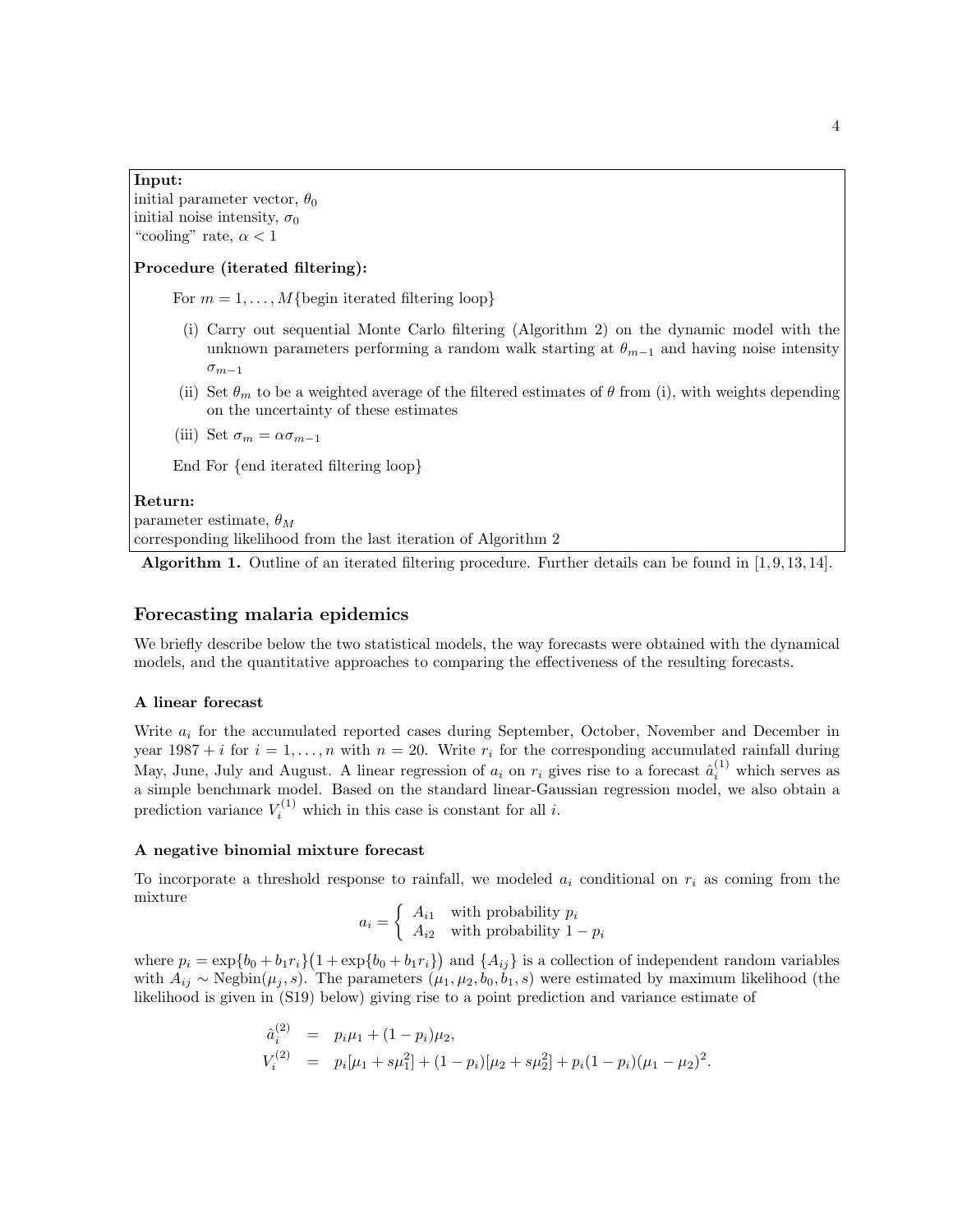Input: dynamic model data  $y_1, \ldots, y_N$  observed at times  $t_1, \ldots, t_N$ initial state of the dynamic system at a time  $t_0 < t_1$ number of particles, J

#### Procedure (sequential Monte Carlo):

Initialize particles: set up  $J$  copies of the initial state

For  $n = 1, \ldots, N\{\text{begin filtering loop}\}$ 

- (i) Move each particle according to the dynamic model from time  $t_{n-1}$  to  $t_n$
- (ii) Resample the particles  $J$  times with probability proportional to their likelihood given the data  $y_n$  at time  $t_n$

End For {end filtering loop}

#### Return:

trajectories of filtered particles likelihood of data  $y_1, \ldots, y_N$  derived from (ii)

Algorithm 2. Outline of a sequential Monte Carlo (particle filtering) procedure. Further details can be found in [9, 11–14].

#### Dynamic model forecasts

The forecasts from the mechanistic stochastic models, with and without rainfall, were calculated as follows. Let  $\hat{S}_i$ ,  $\hat{E}_i$ ,  $\hat{I}_i$  and  $\hat{R}_i$  be a draw from the conditional distribution of the states  $S(t)$ ,  $E(t)$ ,  $I(t)$ and  $R(t)$  at the end of August in the *i*th year, given all information available up to time t. This distribution is called the filtered distribution, and draws from this distribution are available as a byproduct of the particle filtering approach used to estimate parameters. An ensemble of Monte Carlo forecasts is then derived by simulating  $K$  trajectories, each starting from independent draws from this filtering distribution and subsequently evolving according to the dynamic model over a time interval from the start of September to the end of December. When rainfall appeared as a covariate in the model, these forecasted trajectories were calculated with the observed monthly rainfall up to August (which has a delayed effect on the dynamics) and mean monthly rainfall for September, October, November and December (since these measurements are not available at the time of the forecast). Each trajectory  $\{(S^{[k]}(t), E^{[k]}(t), I^{[k]}(t), R^{[k]}(t)), k = 1, \ldots, K\}$  has corresponding monthly case reports given by equation (1) which are summed to give a forecast  $\hat{a}_i^{[k]}$ . The ensemble point forecast and its variance are then calculated as

$$
\hat{a}_i = \frac{1}{K} \sum_{k=1}^{K} \hat{a}_i^{[k]}; \qquad V_i = \frac{1}{K-1} \sum_{k=1}^{K} (\hat{a}_i^{[k]} - \hat{a}_i)^2. \tag{S18}
$$

The results of evaluating (S18) with and without employing rainfall as a covariate are denoted  $(\hat{a}_i^{(3)}, V_i^{(3)})$ and  $(\hat{a}_i^{(4)}, V_i^{(4)})$  respectively.

#### Evaluating forecast skill by mean squared error

We test our models for prediction performance over a 4 month period (September to December). During the prediction period, the monthly rainfall covariate is replaced by the respective mean monthly rainfall.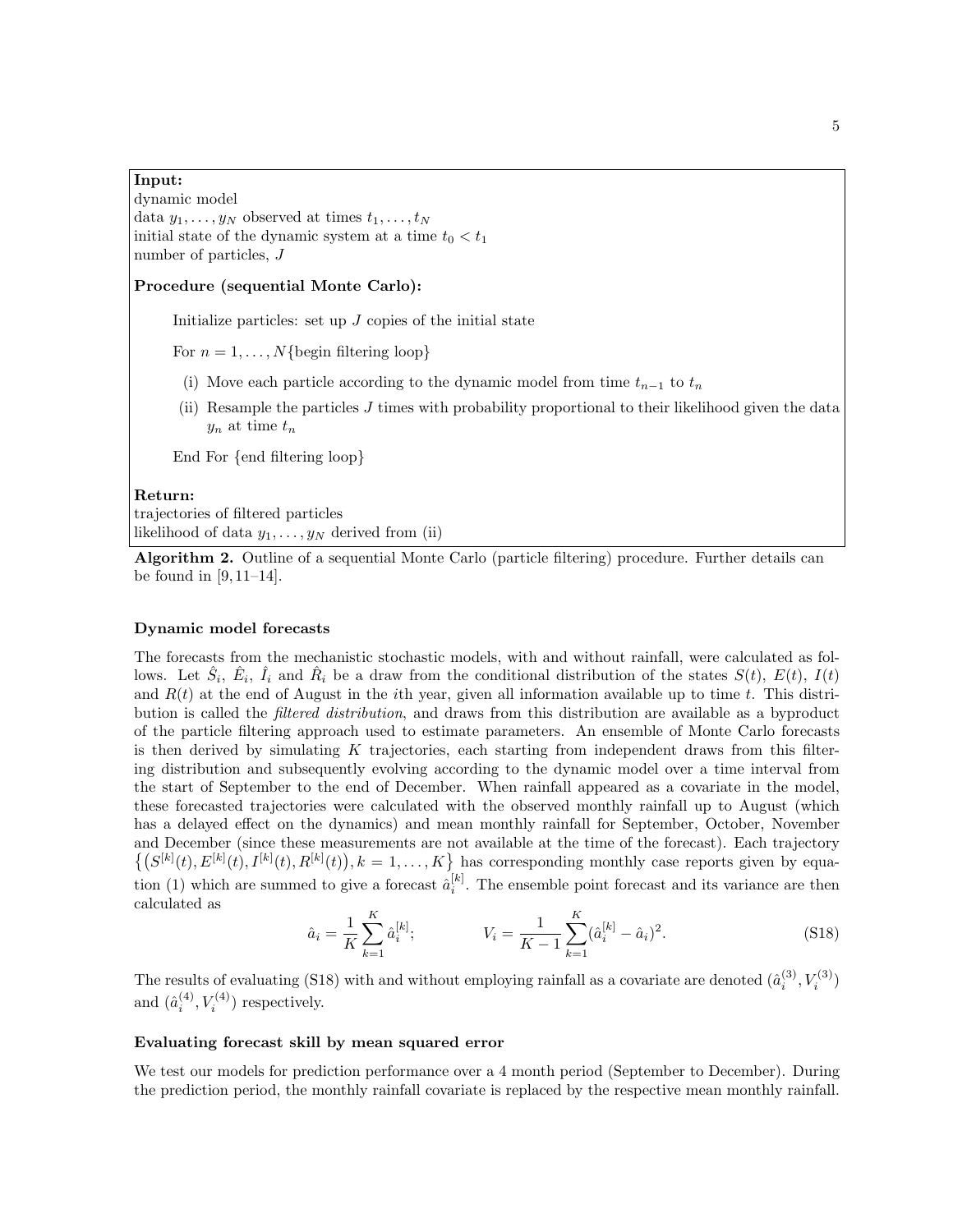For Kutch we define a skill measure for the models as

skill = 
$$
1 - \frac{\sum_{i=1987}^{2007} (y_i - \hat{y}_i)^2 w_i}{\sum_{i=1987}^{2007} (y_i - \mu)^2 w_i}
$$

where  $y_i$  denotes the observed cases, accumulated over September to December for the year i,  $\hat{y}_i$  is the predicted cases for the given model, accumulated over September to December for the year i and  $\mu$  is the 20 year mean of the observed cases accumulated between September and December. For Barmer, the formula remains the same, except the time period of the summation changes and becomes 1985 to 2005. The weights used for the computation of the skill measure are denoted by  $w_i$ , and the natural choice of these weights (for a particular model) is the inverse of the prediction variance for the year i for the model in question. In Table 2, the columns show the skill measures for different forecast methods, using both constant weights (corresponding to the ordinary regression model) and the weights given by the inverse prediction variance for the VSEIRS malaria model with rainfall as a covariate.

#### Evaluating forecast skill by likelihood

Measures of forecast skill based on weighted mean squared error are sensitive to the choice of weights (Table 2). Equal weights, corresponding to ordinary regression, do not match well the observed relationship between increasing cases and increasing variability. However, it is difficult to defend any particular choice of non-equal weights. A less arbitrary approach is to compare forecasts by their prediction likelihood, which measures the probability density that each forecast assigns to the outcomes that in fact occurred. We proceed to give a formal description of this method. Each of the forecast rules  $j = 1, \ldots, 4$  has a corresponding prediction density for  $a_i$  given the information available at the time of the forecast. In other words, rule j asserts that  $a_i$  is a realization of a random variable with a probability density function  $f_{ij}(a)$ . We suppress all dependences of  $f_{ij}$  on  $a_1, \ldots, a_{i-1}$  or  $r_1, \ldots, r_i$  or other information included in the forecast. Specifically,

$$
f_{i1}(a) = \frac{1}{\sqrt{2\pi V_i^{(1)}}} \exp\left\{-\left(\hat{a}_i^{(1)}\right)^2/2V_i^{(1)}\right\},
$$
  
\n
$$
f_{i2}(a) = p_i \psi(a \mid \mu_1, s) + (1 - p_i) \psi(a \mid \mu_2, s)
$$
\n(S19)

where  $\psi(\cdot | \mu, s)$  is the density of a Negbin $(\mu, s)$  random variable. The prediction density of  $a_i$  for the mechanistic models was calculated by applying kernel density estimation to the Monte Carlo forecast ensemble  $\{\hat{a}_i^{[n]}, n = 1, \ldots, N\}$  as illustrated in Fig. S4. Kernel smoothing was carried out using the kernel.smooth function in R. The full prediction likelihood for method  $j$  is then

$$
f^{(j)}(a_1,..., a_n) = \prod_{i=1}^n f_{ij}(a_i).
$$

These likelihoods should not be compared with the likelihoods for the complete monthly data. They are, however, proper likelihoods for the aggregated data  $a_1, \ldots, a_n$  and so can properly be compared to each other by standard AIC techniques or likelihood ratio tests.

# Supplementary Results

To investigate the likelihood function, we carried out iterated filtering starting at hundreds of randomly chosen initial conditions. Iterated filtering is only theoretically guaranteed to converge to a local maximum of the likelihood function, so diverse starting points are required both in theory and in practice to explore the parameter space. Table S1 shows the likelihood of the fitted models for Barmer and Kutch districts.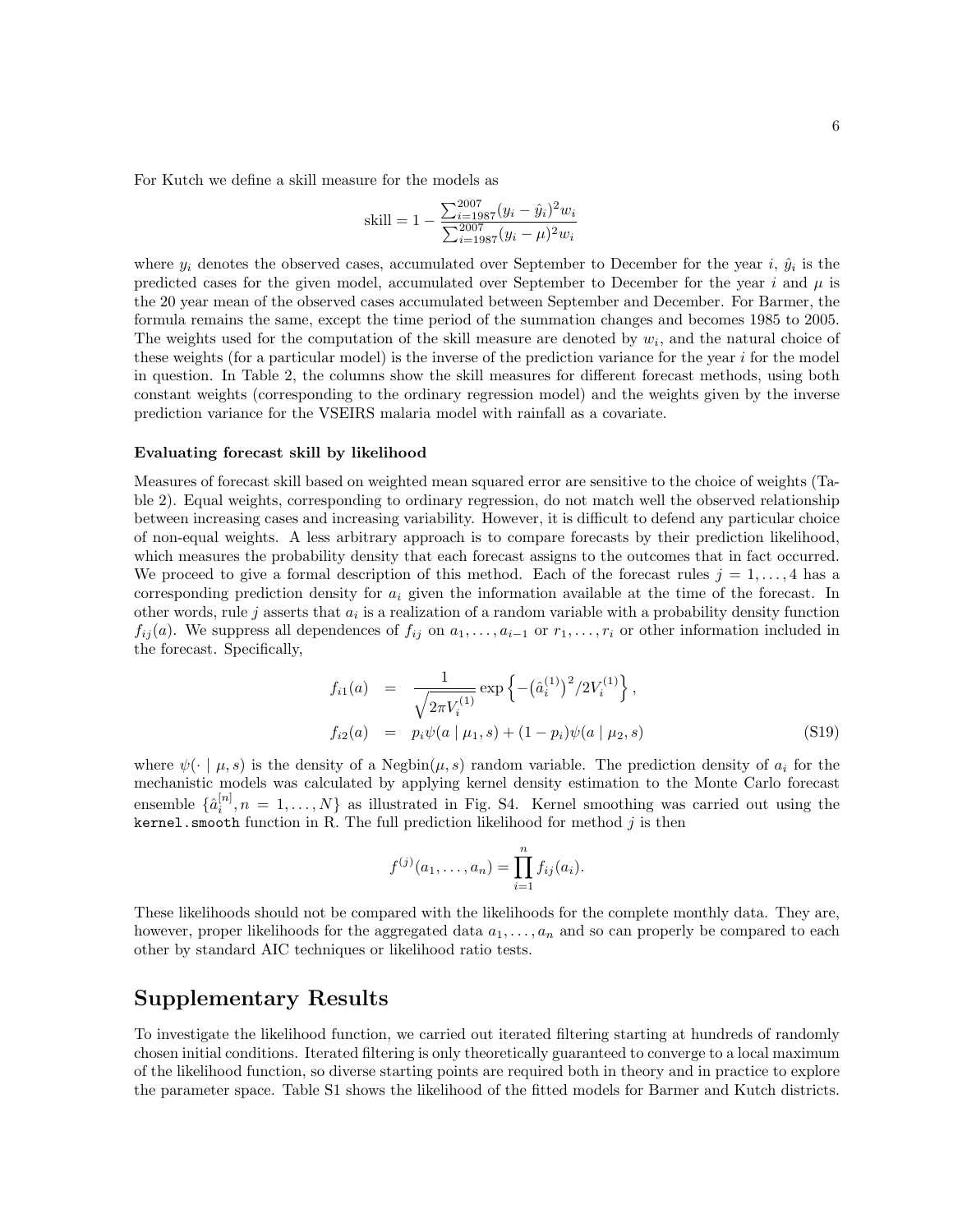We also fitted a non-mechanistic SARIMA model for comparison. For both districts, the VSEIRS model with rainfall is favored, and the parameter estimates for this model are shown in Tables S3 and S4 for Kutch and Barmer respectively. We then investigated in more detail how the rainfall covariate facilitates the model's explanation of the data. Some results, extending those presented for Kutch in the main text, follow. Figures S5A and S5B show the simulations from the fitted values for the VSEIRS models with and without rainfall respectively, for Barmer district. It can be seen that in the absence of rainfall, the model fails to capture any of the large peaks present in the data. Also the general interannual variability of the peaks is better captured when rainfall is included. This is consistent with our results for Kutch. As noted for Kutch, these simulations are not next step predictions but twenty year trajectories starting from initial conditions in 1985. Figures 1 and S5 show that inclusion of rainfall in the model helps us capture the observed correlation in the data. Figure S6 shows both profiles of the duration of immunity for the VSEIRS model with and without rainfall. The estimated 95� confidence interval indicates a short duration of immunity for the model with rainfall in Barmer and Kutch. Figures S6A and S6B show the profile plot for the model with and without rainfall for Barmer and Kutch respectively. The duration of immunity is identified poorly for Barmer, and is much longer for Kutch, when the model without rainfall is considered. Figures S9A and S9B show the simulations from the fitted values for an 'intermediate' VSEIRS model for Kutch and Barmer districts respectively. This intermediate model consists of an VSEIRS model with rainfall, but with the parameters fixed in the values of the VSEIRS model without rainfall (i.e a model with long immunity), fitting only rainfall and noise parameters. It can be seen that when immunity is long, the inclusion of rainfall can not reproduce neither interanual variability nor outbreaks intensity.

# References

- 1. Bretó C, He D, Ionides EL, King AA (2009) Time series analysis via mechanistic models. Annals of Applied Statistics 3: 319–348.
- 2. He D, Ionides EL, King AA (2010) Plug-and-play inference for disease dynamics: Measles in large and small towns as a case study. J R Soc Interface 7: 271–283.
- 3. Protter P, Talay D (1997) The Euler scheme for Lévy driven stochastic differential equations. The Annals of Probability 25: 393–423.
- 4. Jacod J (2004) The Euler scheme for Lévy driven stochastic differential equations: Limit theorems. Annals of Probability 32: 1830–1872.
- 5. Kloeden PE, Platen E (1999) Numerical Soluion of Stochastic Differential Equations. New York: Springer, 3rd edition.
- 6. Alonso D, Pascual M (2009). Enviromental-induced bifurcations in a malaria transmission model. In preparation.
- 7. Wearing HJ, Rohani P, Keeling MJ (2005) Appropriate models for the management of infectious diseases. PLoS Med 2: e174.
- 8. Lloyd AL (2001) Realistic distributions of infectious periods in epidemic models: changing patterns of persistence and dynamics. Theoretical Population Biology 60: 59–71.
- 9. Ionides EL, Bretó C, King AA (2006) Inference for nonlinear dynamical systems. Proc Natl Acad Sci USA 103: 18438–18443.
- 10. Ionides EL, Bhadra A, King AA (2009). Iterated filtering. Submitted for publication, and available online at. URL http://arxiv.org/abs/0902.0347.